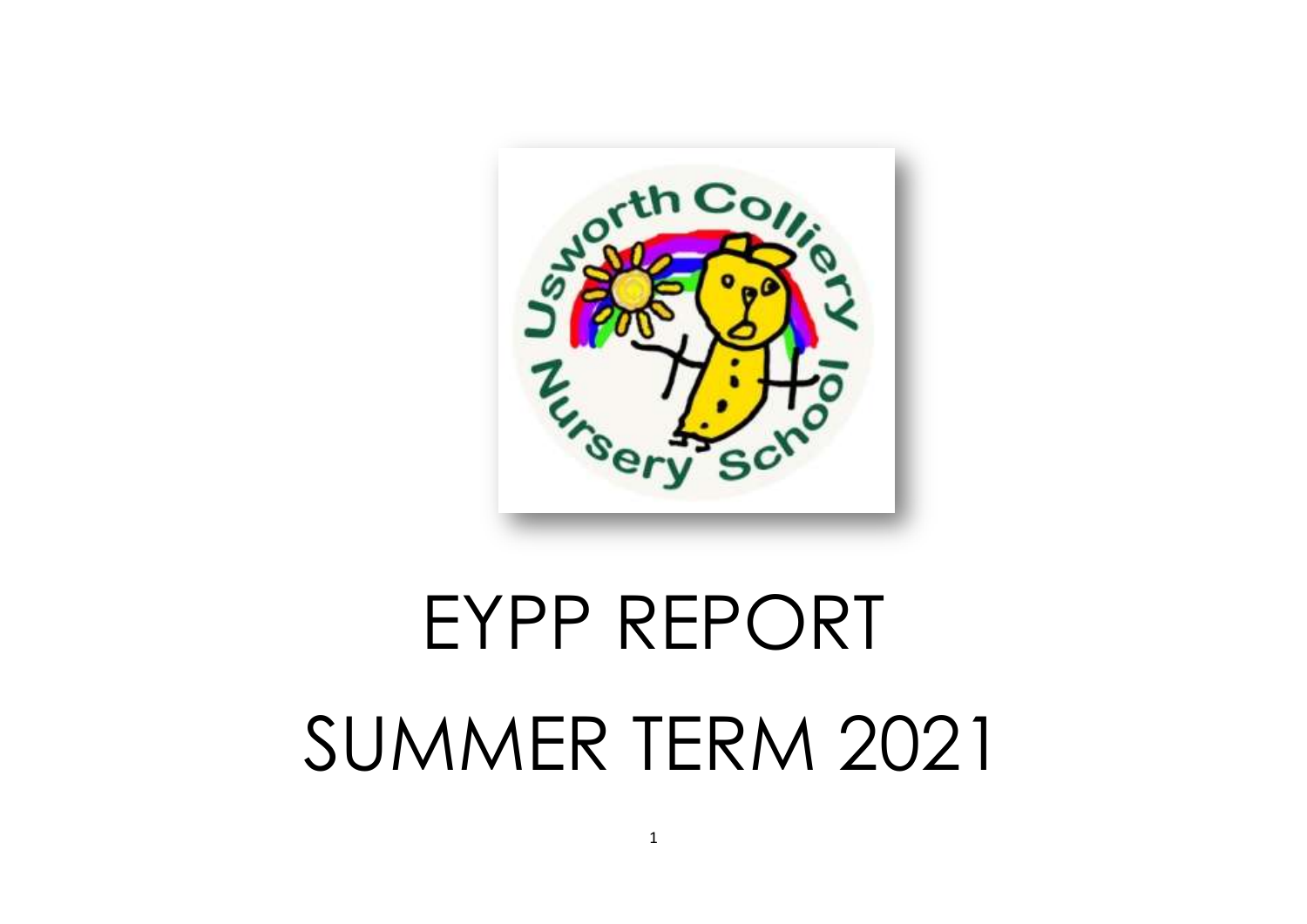### **PUPIL WELL-BEING**



# **Summary**

Well being positive for 100% of pupils with eypp.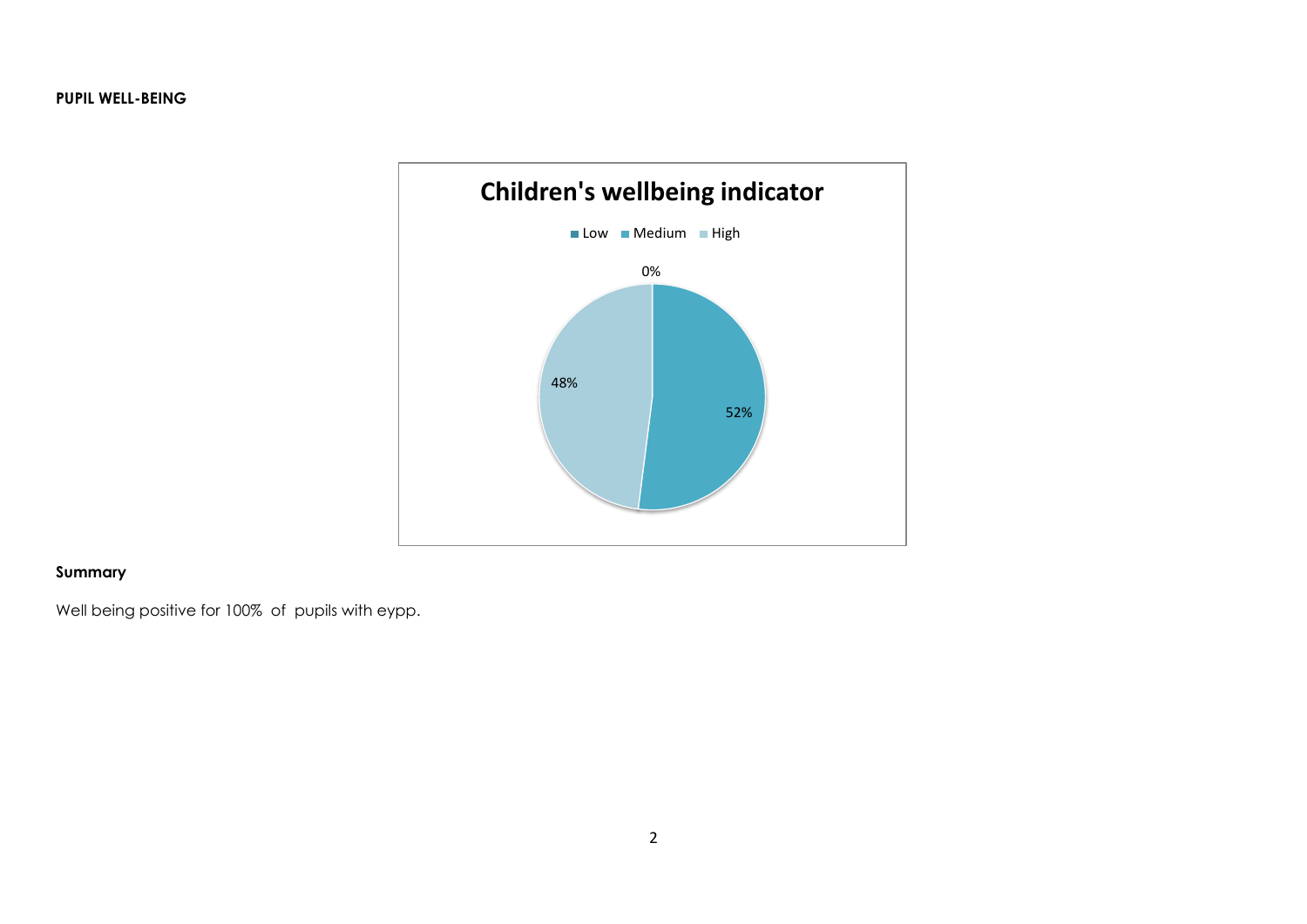

# **Summary**

There are g0od levels of engagement for 100% of pupils with EYPP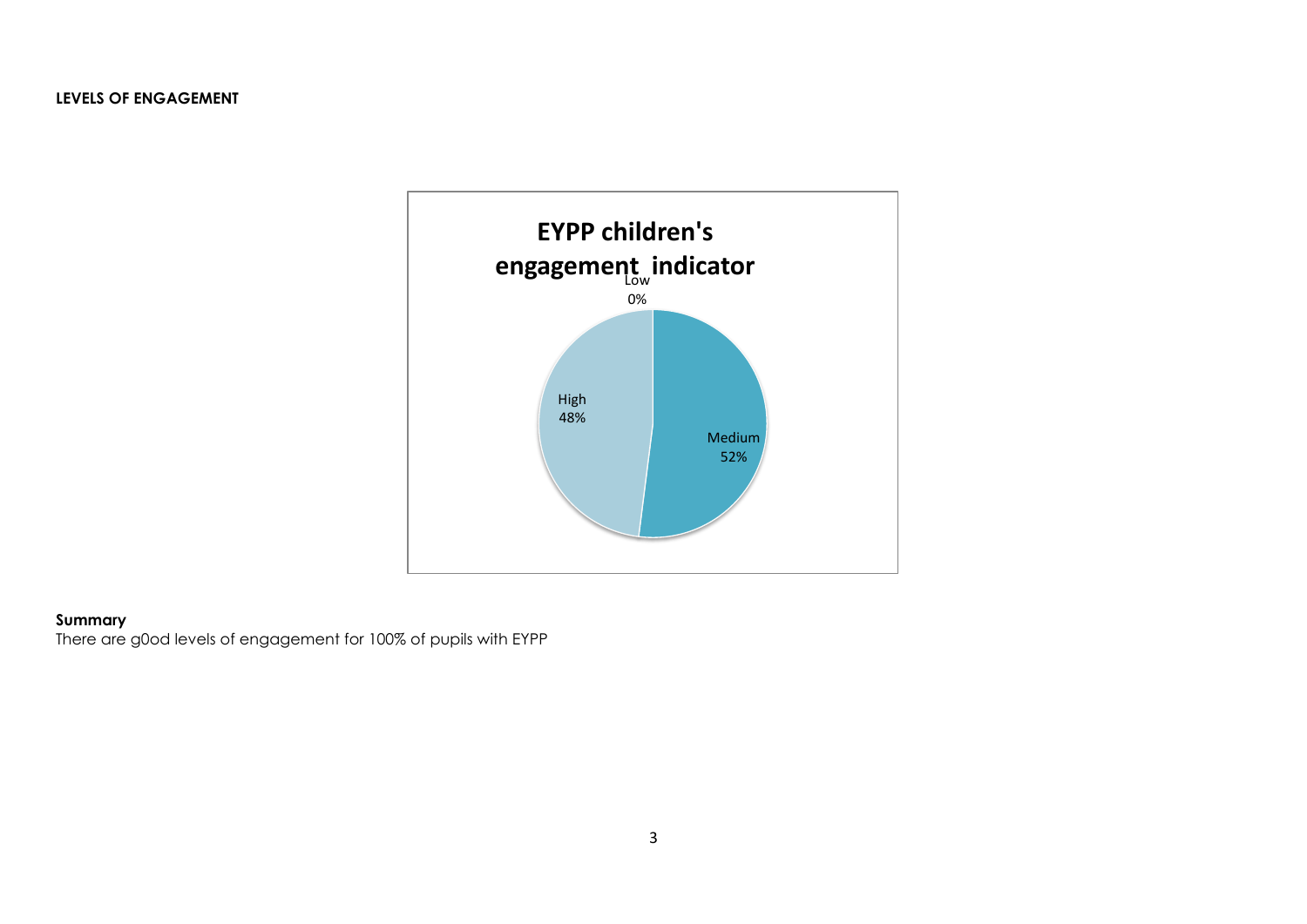#### **EYPP SPECIFIC GROUPS COMPARISON - CHARACTERISTICS OF EFFECTIVE LEARNING**

| characteristics             | spring '21 | summer '21 |
|-----------------------------|------------|------------|
|                             | children   | children   |
| Curiosity                   | 86%        | 96%        |
| Representing                | 54%        | 52%        |
| <b>Taking risks</b>         | 78%        | 85%        |
| Concentration               | 61%        | 74%        |
| Persistence                 | 72%        | 69%        |
| <b>Sense of achievement</b> | 90%        | 91%        |
| <b>Having own ideas</b>     | 49%        | 55%        |
| <b>Making links</b>         | 43%        | 36%        |
| <b>Reviewing</b>            | 26%        | 37%        |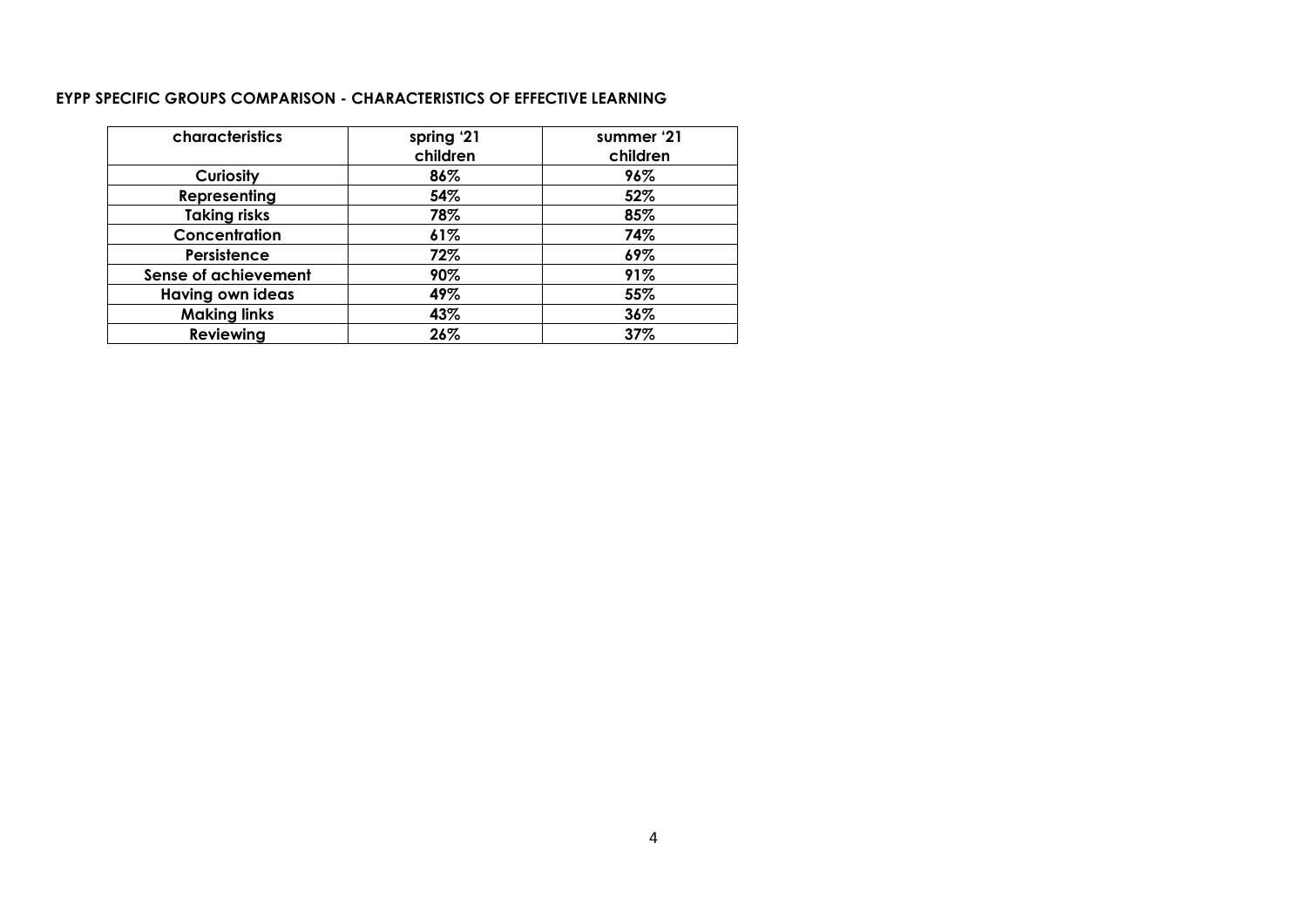#### **ATTAINMENT OF PUPILS WITH EYPP NURSERY SUMMARIES**

#### **ALL PUPILS / EYPP DATA COLLECTION GRID**

A comparison of baseline outcomes has been completed for eypp / none eypp pupils. The expected stage of children in their fourth year (4 or below) is 30-50 and for children in their fifth year (above 4)40-60m. Area of learning of greatest concern / in need of additional focussed planning and teaching

| P.S.E.D     |     | above expected |     |      | expected |      | below expected |     |     |
|-------------|-----|----------------|-----|------|----------|------|----------------|-----|-----|
|             | aut | spr            | sum | aut  | spr      | sum  | aut            | spr | sum |
| av.         |     |                |     | 88%  | 76%      | 86%  | 12%            | 24% | 14% |
| 30HOURS     |     |                |     | 100% | 100%     | 100% |                |     |     |
| 15 HOURS    |     |                |     | 94%  | 100%     | 94%  | $6\%$          |     | 6%  |
| <b>SEND</b> |     |                |     | 70%  | 29%      | 67%  | 30%            | 71% | 33% |

| Listening and |     |     | above expected |      | expected |      |     | below expected |     |  |
|---------------|-----|-----|----------------|------|----------|------|-----|----------------|-----|--|
| attention     | aut | spr | sum            | aut  | spr      | sum  | aut | spr            | sum |  |
| QV.           |     |     |                | 71%  | 63%      | 84%  | 29% | 37%            | 16% |  |
| 30HOURS       |     |     |                | 100% | 83%      | 100% |     | 17%            |     |  |
| 15 HOURS      |     |     |                | 83%  | 94%      | 95%  | 17% | 6%             | 5%  |  |
| <b>SEND</b>   |     |     |                | 30%  | 11%      | 56%  | 70% | 89%            | 44% |  |

| Understanding |     | above expected |     |      | expected |      | below expected |       |     |
|---------------|-----|----------------|-----|------|----------|------|----------------|-------|-----|
|               | aut | spr            | sum | aut  | spr      | sum  | aut            | spr   | sum |
| av.           |     |                |     | 78%  | 72%      | 82%  | 22%            | 28%   | 19% |
| 30HOURS       |     |                |     | 100% | 100%     | 100% |                |       |     |
| 15 HOURS      |     |                |     | 95%  | 94%      | 95%  | 5%             | $6\%$ | 5%  |
| <b>SEND</b>   |     |                |     | 40%  | 22%      | 50%  | 60%            | 78%   | 50% |

| Speaking        | above expected |     |     | expected |      | below expected |     |        |     |
|-----------------|----------------|-----|-----|----------|------|----------------|-----|--------|-----|
|                 | aut            | spr | sum | aut      | spr  | sum            | aut | spr    | sum |
| av.             |                |     |     | 68%      | 66%  | 81%            | 32% | 34%    | 19% |
| 30HOURS         |                |     |     | 100%     | 100% | 100%           |     |        |     |
| <b>15 HOURS</b> |                |     | 2%  | 74%      | 88%  | 98%            | 26% | $12\%$ |     |
| <b>SEND</b>     |                |     |     | 30%      | 11%  | 44%            | 70% | 89%    | 56% |

## **Actions complete**

As speech language and communication remains an area in need of addition focus and support – re-introduce intervention groups in summer term

Daily storytalk for la groups – referring to Literacy Launchpad framework to assist assessment and planning.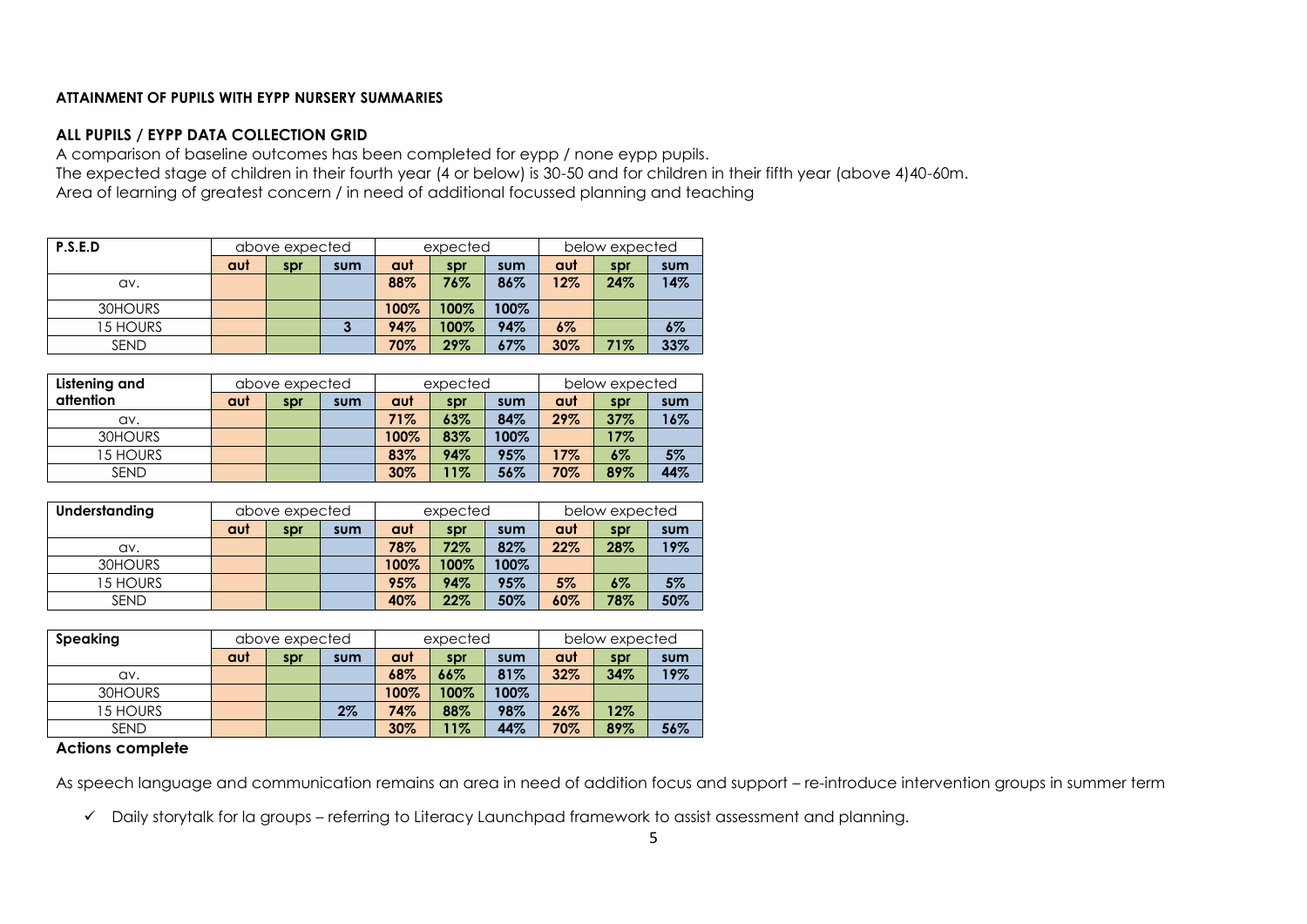| <b>Physical</b> |     | above expected |     |      | expected |      |       | below expected |     |
|-----------------|-----|----------------|-----|------|----------|------|-------|----------------|-----|
| development     | aut | spr            | sum | aut  | spr      | sum  | aut   | spr            | sum |
| av.             |     |                |     | 85%  | 76%      | 87%  | 15%   | 24%            | 33% |
| 30HOURS         |     |                |     | 100% | 83%      | 100% |       | 17%            |     |
| 15 HOURS        |     |                |     | 94%  | 100%     | 95%  | $6\%$ |                | 5%  |
| <b>SEND</b>     |     |                |     | 60%  | 44%      | 67%  | 40%   | 56%            | 33% |

| Reading     |     | above expected |     |     | expected |      | below expected |       |       |
|-------------|-----|----------------|-----|-----|----------|------|----------------|-------|-------|
|             | aut | spr            | sum | aut | spr      | sum  | aut            | spr   | sum   |
| av.         |     |                |     |     | 68%      | 80%  |                | 32%   | 20%   |
| 30HOURS     |     |                |     |     | 100%     | 100% |                |       |       |
| 15 HOURS    |     |                |     |     | 94%      | 97%  |                | $6\%$ | $3\%$ |
| <b>SEND</b> |     |                |     |     | 11%      | 44%  |                | 89%   | 56%   |

| Writing         |     | above expected |     |      | expected |      | below expected |     |       |
|-----------------|-----|----------------|-----|------|----------|------|----------------|-----|-------|
|                 | aut | spr            | sum | aut  | spr      | sum  | aut            | spr | sum   |
| av.             |     |                |     | 75%  | 72%      | 86%  | 25%            | 28% | 14%   |
| 30HOURS         |     |                |     | 100% | 100%     | 100% |                |     |       |
| <b>15 HOURS</b> |     |                |     | 85%  | 94%      | 97%  | 15%            |     | $3\%$ |
| <b>SEND</b>     |     |                |     | 40%  | 22%      | 61%  | 60%            | 78% | 39%   |

| <b>Number</b> |     | above expected |     |     | expected |      | below expected |     |       |
|---------------|-----|----------------|-----|-----|----------|------|----------------|-----|-------|
|               | aut | spr            | sum | aut | spr      | sum  | aut            | spr | sum   |
| ALL           |     |                |     | 70% | 58%      | 79%  | 30%            | 42% | 21%   |
| 30HOURS       |     |                |     |     | 83%      | 100% |                | 17% |       |
| 15 HOURS      |     |                |     |     | 81%      | 94%  |                | 19% | $6\%$ |
| <b>SEND</b>   |     |                |     |     | 11%      | 44%  |                | 89% | 56%   |

Some additional focussed work on PSRN would benefit 15 hours pupils not reaching expected age bands. **Actions**

- $\checkmark$  Daily counting activities number rhymes and opportunities for counting embedded in group routine.
- $\checkmark$  All children to access ten town activities at least once per week.
- $\checkmark$  Topic / project work to include at least one maths / number linked activity each week.
- $\checkmark$  Journal scrutiny of maths observations.
- $\checkmark$  All staff to ensure they consider number when making observations.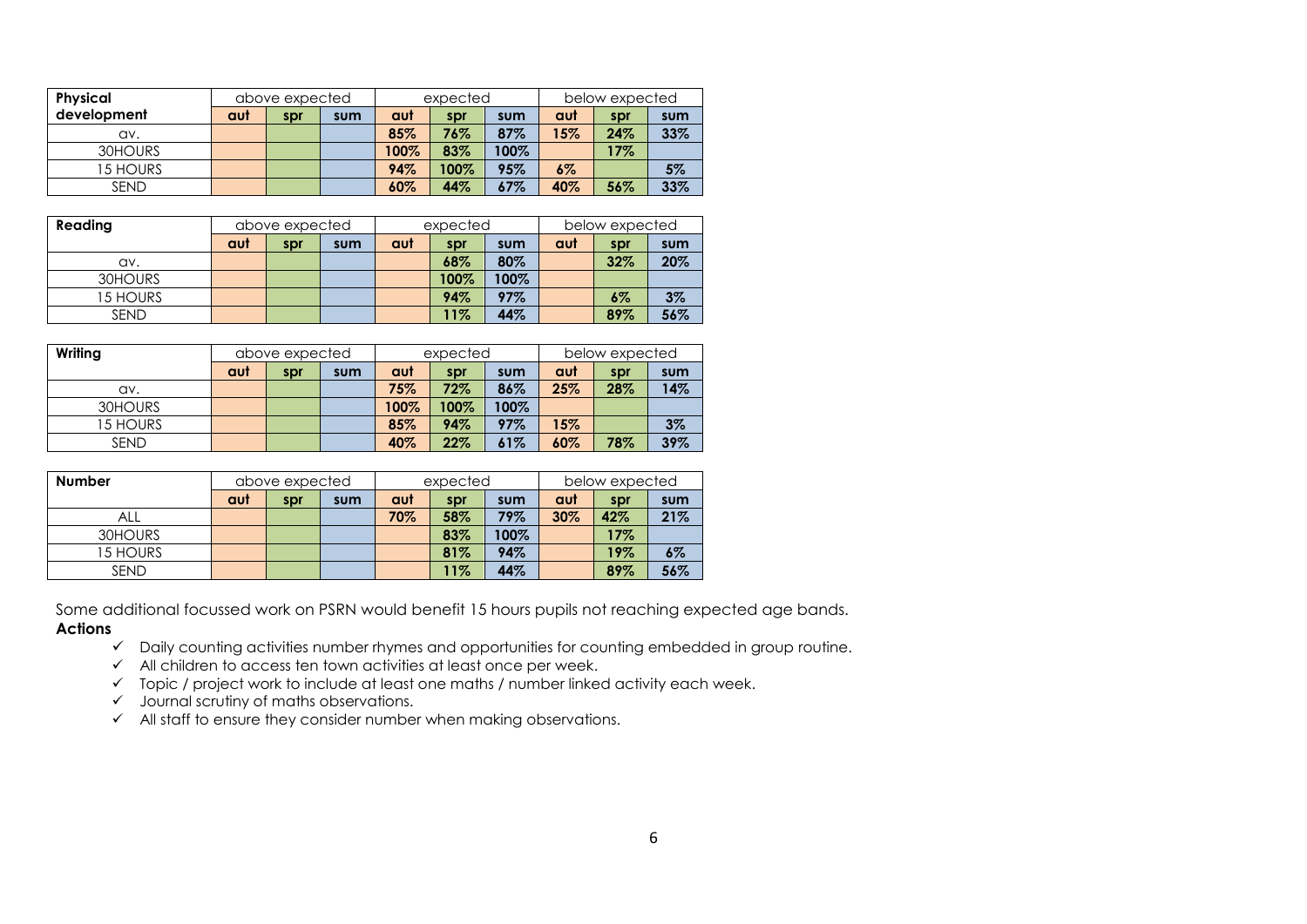| Shapes      |     | above expected |     |     | expected |      | below expected |       |     |
|-------------|-----|----------------|-----|-----|----------|------|----------------|-------|-----|
|             | aut | spr            | sum | aut | spr      | sum  | aut            | spr   | sum |
| ALL         |     |                |     | 85% | 72%      | 86%  | 15%            | 28%   | 14% |
| 30HOURS     |     |                |     |     | 100%     | 100% |                |       |     |
| 15 HOURS    |     |                |     |     | 94%      | 97%  |                | $6\%$ | 3%  |
| <b>SEND</b> |     |                |     |     | 22%      | 61%  |                | 78%   | 39% |

#### **Summary**

There are key areas which need additional focus for pupils in general as well as those with eypp.

- Speech Language and Communication, listening and attention and speaking.
- Mathematics, in particular Number.

| <b>Actions</b><br>Additional / specific focus during<br>the spring term in:-<br>Speech Language and<br>communication<br>Mathematics, in<br>particular number. | No specific areas of focus.<br>Monitor progress, well being and<br>engagement.<br>Increase opportunities to<br>develop number play and<br>counting skills. | Additional / specific focus<br>during the spring term in:-<br>Speech Language and<br>communication<br>Speaking.<br>Mathematics, in<br>particular number. | Children in this cohort<br>have delay in the<br>majority of areas of<br>learning.<br>Additional<br>specific focus<br>on well being<br>and<br>engagement<br>in activities.<br>Access to<br>smaller<br>working<br>groups which<br>more<br>individualised<br>activities,<br>appropriate to<br>children's<br>developmenta<br>I stages. |
|---------------------------------------------------------------------------------------------------------------------------------------------------------------|------------------------------------------------------------------------------------------------------------------------------------------------------------|----------------------------------------------------------------------------------------------------------------------------------------------------------|------------------------------------------------------------------------------------------------------------------------------------------------------------------------------------------------------------------------------------------------------------------------------------------------------------------------------------|
|---------------------------------------------------------------------------------------------------------------------------------------------------------------|------------------------------------------------------------------------------------------------------------------------------------------------------------|----------------------------------------------------------------------------------------------------------------------------------------------------------|------------------------------------------------------------------------------------------------------------------------------------------------------------------------------------------------------------------------------------------------------------------------------------------------------------------------------------|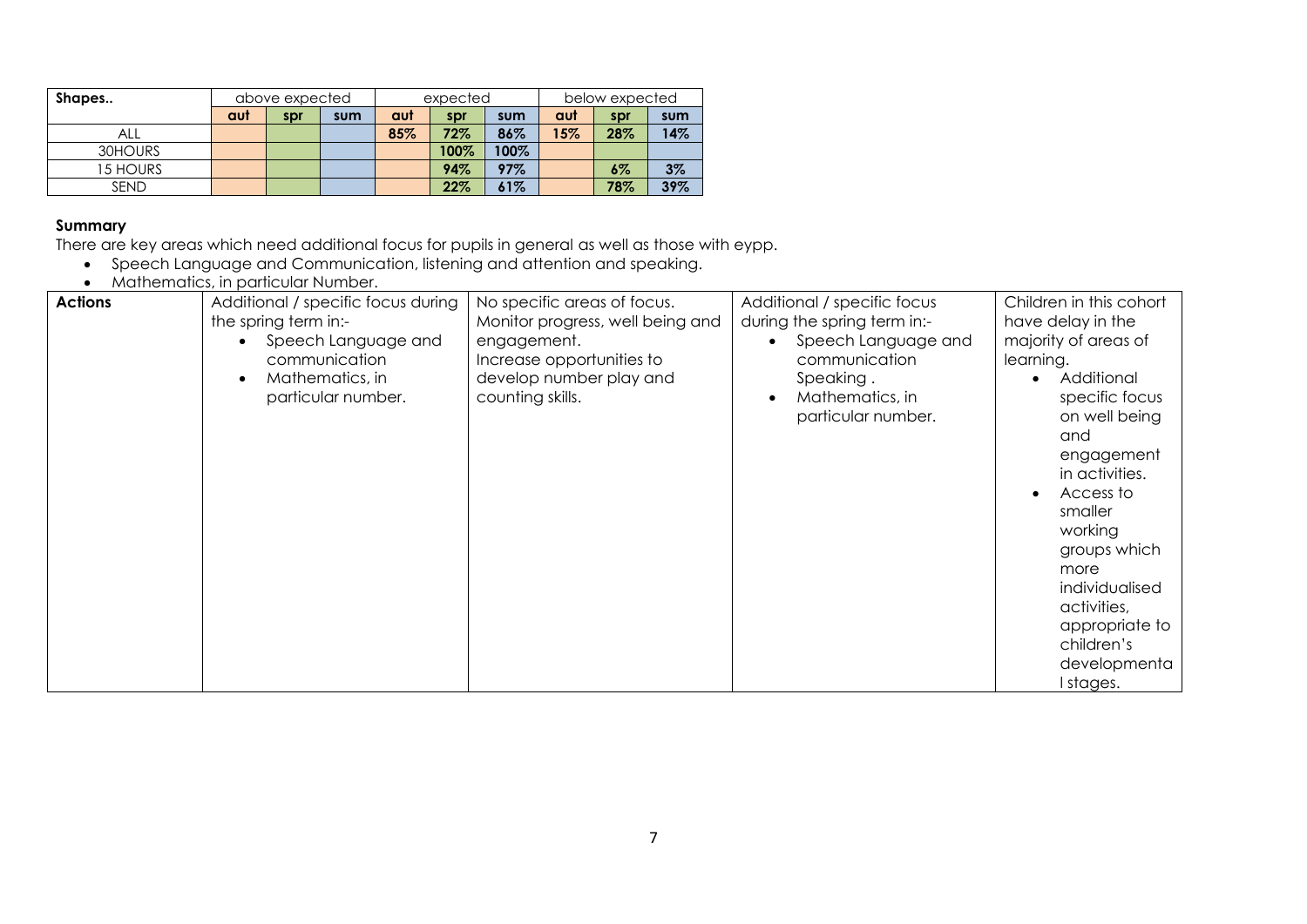# **EYPP ACTION PLAN 2020-21 ENGAGEMENT AND INVOLVEMENT**

| <b>KEY GROUPS</b>                                       | <b>INTENTION</b>                                                                                                                                                                                                                                                                                                                                                                                                                                                     | <b>TARGET</b>                                                                                                                                                                         | <b>IMPLEMENTATION/ ACTIONS</b><br><b>INCLUDING COSTING</b>                                                                                                                                                                                                                                                                                                                                                                                                                                                                                                                                                                                                                                                                                                                                                                                                                                                                                                            | <b>IMPACT</b><br><b>EVIDENCE</b>                                                                                               |
|---------------------------------------------------------|----------------------------------------------------------------------------------------------------------------------------------------------------------------------------------------------------------------------------------------------------------------------------------------------------------------------------------------------------------------------------------------------------------------------------------------------------------------------|---------------------------------------------------------------------------------------------------------------------------------------------------------------------------------------|-----------------------------------------------------------------------------------------------------------------------------------------------------------------------------------------------------------------------------------------------------------------------------------------------------------------------------------------------------------------------------------------------------------------------------------------------------------------------------------------------------------------------------------------------------------------------------------------------------------------------------------------------------------------------------------------------------------------------------------------------------------------------------------------------------------------------------------------------------------------------------------------------------------------------------------------------------------------------|--------------------------------------------------------------------------------------------------------------------------------|
| All EYPP pupils<br>with low levels<br>Оf<br>engagement. | Through quality teaching,<br>planning and provision,<br>enable children to increase<br>their involvement and<br>engagement to high levels,<br>through their ability to<br>access motivating group<br>activities and child led play<br>and exploration<br>experiences, following their<br>interests and building on<br>their skills.<br>Through deliver of school<br>based nurture programme<br>children will gain<br>confidence in participation<br>and cooperation. | Children in this cohort will<br>medium to high levels of<br>engagement on at least<br>three occasions by the end<br>of the year.<br>End of year assessments to<br>evidence this rise. | Key workers to consider baseline data<br>for pupil and focussing on key group<br>maintain a tacking record of their<br>progress.<br>Whole team to develop a motivating<br>and exciting, continuous provision<br>indoors and outdoors and utilise<br>enhancements, through team discussion<br>and observations of the children at play.<br>Key workers will continually evaluate,<br>improve and develop group activities to<br>ensure children are motivated and<br>engaged by the tasks and resources.<br>Increase and improve resources through<br>purchasing equipment and materials to<br>enhance learning experiences.<br>Allocated budget to purchase creative<br>equipment and resources.<br>£1,000<br>Chit Chat nurture group to run for 6<br>weeks during summer term for children,<br>to develop turn taking, participation<br>and co-operative play skills.<br>Allocated budget group led by SEYE<br>6 weeks for 1/2 hour per week summer term.<br>£105.00 | Baseline data for key<br>group.<br>Mid year tracking<br>End of year tracking<br>Individual<br>observations<br>Group floorbooks |
|                                                         |                                                                                                                                                                                                                                                                                                                                                                                                                                                                      |                                                                                                                                                                                       |                                                                                                                                                                                                                                                                                                                                                                                                                                                                                                                                                                                                                                                                                                                                                                                                                                                                                                                                                                       |                                                                                                                                |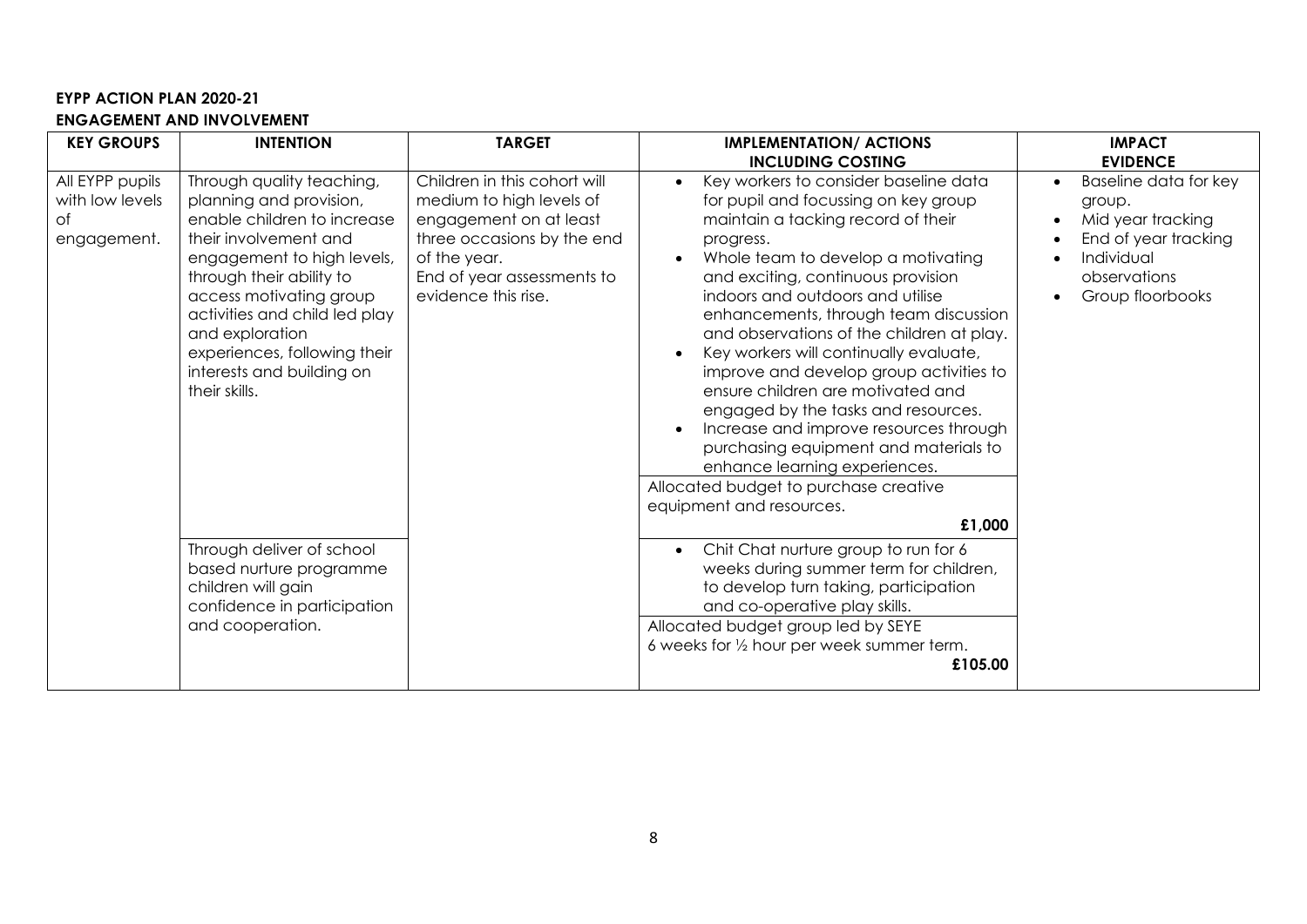#### **EYPP ACTION PLAN 2020-21 CHARACTERISTICS OF EFFECTIVE LEARNING**

| <b>KEY GROUPS</b>                                  | <b>INTENTION</b>                                                                                                                      | <b>TARGET</b>                                                                                                                         | <b>IMPLEMENTATION/ ACTIONS</b>                                                                                                                                                                                                                                                                                                                                                                                                                                                                                                                                                                                                                                                                                                                                                                                                                                                                                                                                                                                                                                                                                                                      | <b>IMPACT</b>                                                                                                                                                  |
|----------------------------------------------------|---------------------------------------------------------------------------------------------------------------------------------------|---------------------------------------------------------------------------------------------------------------------------------------|-----------------------------------------------------------------------------------------------------------------------------------------------------------------------------------------------------------------------------------------------------------------------------------------------------------------------------------------------------------------------------------------------------------------------------------------------------------------------------------------------------------------------------------------------------------------------------------------------------------------------------------------------------------------------------------------------------------------------------------------------------------------------------------------------------------------------------------------------------------------------------------------------------------------------------------------------------------------------------------------------------------------------------------------------------------------------------------------------------------------------------------------------------|----------------------------------------------------------------------------------------------------------------------------------------------------------------|
| All EYPP pupils<br>with less than 6<br><b>COEL</b> | All children will increase the<br>number of CEAL they<br>display to at least 6 and if<br>possible 9 by the end of the<br>school year. | To enable pupils to extend<br>their COEL by accessing a<br>well resourced, challenging<br>and engaging environment<br>and activities. | <b>INCLUDING COSTING</b><br>Team to develop opportunities indoors<br>and outdoors for children to try new<br>activities and challenges and to follow<br>their own ideas and use their<br>imagination.<br>Key workers to refine and continually<br>evaluate the provision and group<br>activities to maximise children's<br>engagement in tasks.<br>Key workers ensure that children have<br>the opportunity each session to share<br>ideas, solve problems, and to plan and<br>make their own decisions.<br>Key workers to enable children to talk<br>about their work and what they are<br>trying to do - what they have achieved<br>and learned about by reviewing and<br>discussing previous learning and<br>activities emphasising key language.<br>When possible activities should link to<br>seasonal real life experiences to enable<br>children to link and build on their<br>knowledge and understanding.<br>Purchase of additional and enhanced<br>resources for sensory and exploratory<br>play areas.<br>Sand indoors / outdoors<br>Water play<br>Mud kitchen<br>Mark making / creative<br>Role play and small world<br>Allotment area. | <b>EVIDENCE</b><br>Baseline data for key<br>$\bullet$<br>group.<br>Mid year tracking<br>End of year tracking<br>Individual<br>observations<br>Group floorbooks |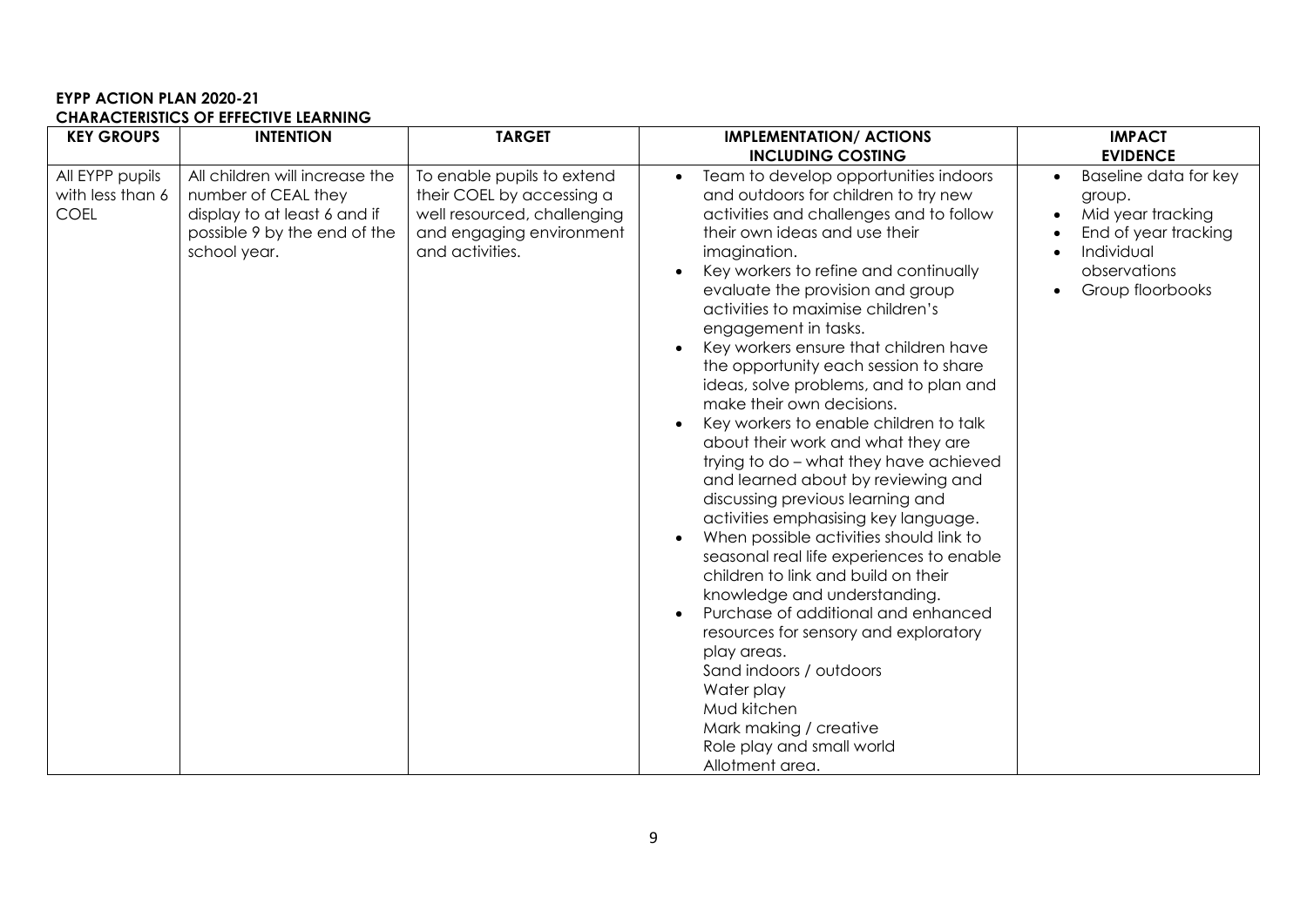|  | Allocated additional budget to purchase<br><i>creative equipment and resources.</i> |  |
|--|-------------------------------------------------------------------------------------|--|
|  | £1,500                                                                              |  |

# **PRIME AREAS OF LEARNING COMMUNICATION AND LANGUAGE**

| <b>KEY GROUPS</b> | <b>INTENTION</b>                                                                                                                                                                       | <b>TARGET</b>                                                                                                           | <b>IMPLEMENTATION/ ACTIONS</b><br><b>INCLUDING COSTING</b>                                                                                                                                                                                                             | <b>IMPACT</b><br><b>EVIDENCE</b>                                   |
|-------------------|----------------------------------------------------------------------------------------------------------------------------------------------------------------------------------------|-------------------------------------------------------------------------------------------------------------------------|------------------------------------------------------------------------------------------------------------------------------------------------------------------------------------------------------------------------------------------------------------------------|--------------------------------------------------------------------|
|                   | To enable children to<br>extend their<br>communication skills<br>through small group<br>intervention following the<br><b>ICAN Early Talk Boost</b><br>programme in the spring<br>term. | Children will reach their<br>expected milestones for<br>communication and<br>language by the end of the<br>school year. | 1 week programme commencing<br>May 2021 for nine weeks.<br>WEEK 1 ASSESSMENT 3 hrs.<br>WEEKS $2 - 9$ Following the programme, 2<br>groups 3 times per week 1 hr x 10<br>WEEK 11 ASSESSMENT 3hrs.<br>Teaching time / ratio reduction for project<br>15 hours<br>£525.00 | ECAT Tracker – start – end of<br>project.<br>End of year tracking. |

# **PRIME / SPECIFIC AREAS OF LEARNING – COMMUNICATION AND LANGUAGE / EARLY LITERACY**

| <b>KEY GROUPS</b> | <b>INTENTION</b>                                                                                                                                                                                                                                                                                     | <b>TARGET</b>                                                                                                                                              | <b>IMPLEMENTATION/ ACTIONS</b><br><b>INCLUDING COSTING</b>                                                                                                                                                                                                                                                                                                                                                             | <b>IMPACT</b><br><b>EVIDENCE</b>                                   |
|-------------------|------------------------------------------------------------------------------------------------------------------------------------------------------------------------------------------------------------------------------------------------------------------------------------------------------|------------------------------------------------------------------------------------------------------------------------------------------------------------|------------------------------------------------------------------------------------------------------------------------------------------------------------------------------------------------------------------------------------------------------------------------------------------------------------------------------------------------------------------------------------------------------------------------|--------------------------------------------------------------------|
|                   | To enable children to<br>extend their<br>communication skills<br>through small group<br>intervention following the<br>Literacy Launchpad<br>programme via daily<br>Storytalk activities.<br>This will include<br><b>Early Reading including</b><br>recall and sequencing.<br>Listening and attention | Children will reach their<br>expected milestones for<br>communication and<br>language and Literacy /<br>reading, writing by the end<br>of the school year. | 38 week programme 2 group sessions<br>per day 12-15 minutes per session lead<br>by L.L., L.G., K.C.<br>Planning and preparation time for each<br>session 2 hours per week L.L.<br>Resources and equipment including -<br>topical storybooks, fine motor skills<br>equipment, printing and laminating<br>costs.<br>Baseline assessments and frequent<br>assessments following the Launchpad<br>tracker for each cohort. | ECAT Tracker - start - end of<br>project.<br>End of year tracking. |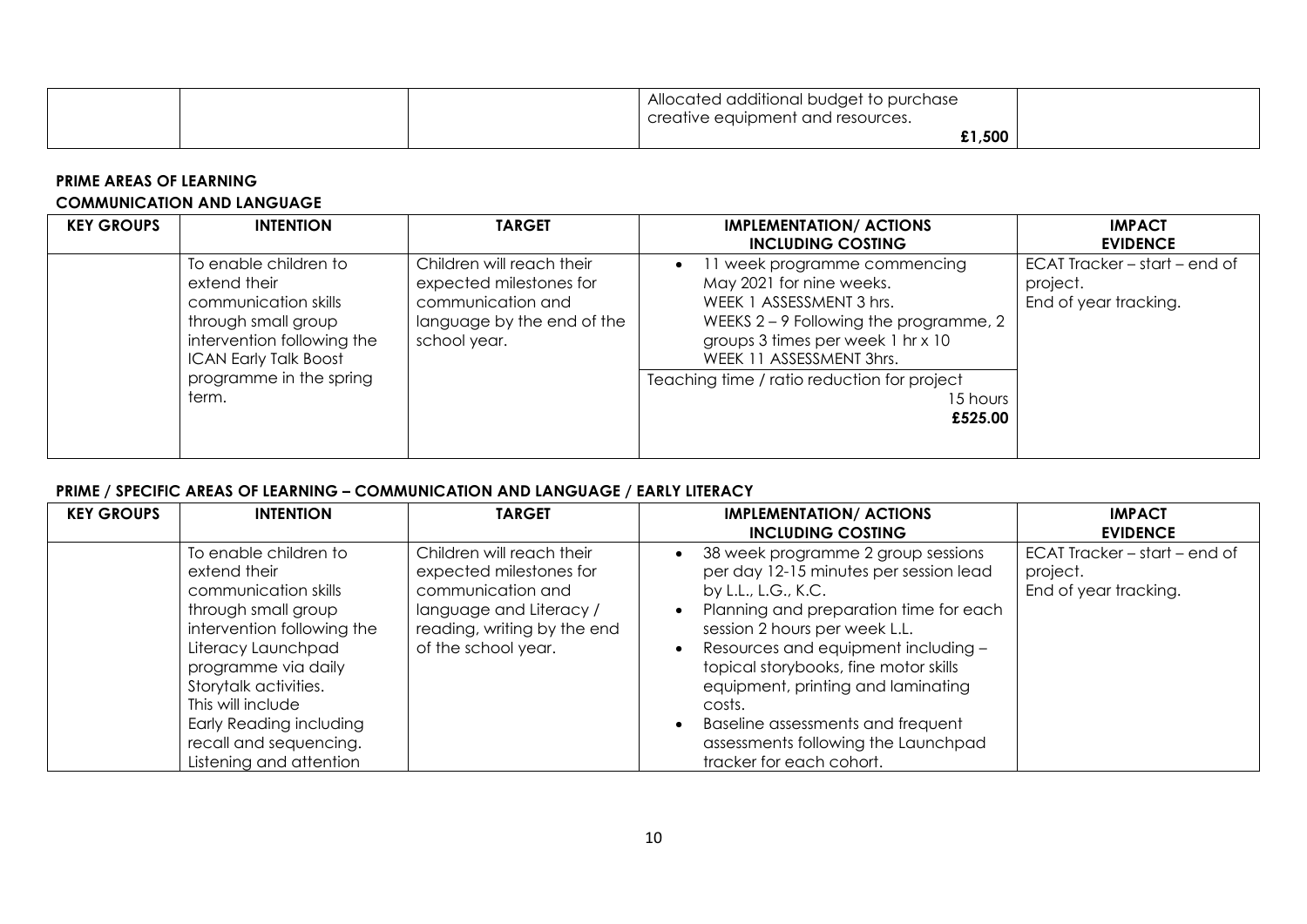| Understanding and              | Teaching time ratio reduction costs £2660 |       |  |
|--------------------------------|-------------------------------------------|-------|--|
| semantics / answering          | Preparation and assessment £1330          |       |  |
| questions.                     | Materials and resources approx. £380      |       |  |
| Fine motor skills and writing. |                                           | Total |  |
|                                |                                           | £5370 |  |
|                                |                                           |       |  |

# **SPECIFIC AREAS OF LEARNING – MATHEMATICS**

| <b>KEY GROUPS</b> | <b>INTENTION</b>                                                                                                                                                                           | <b>TARGET</b>                                                                                      | <b>IMPLEMENTATION/ ACTIONS</b><br><b>INCLUDING COSTING</b>                                                                                                                                                                                                                      | <b>IMPACT</b><br><b>EVIDENCE</b>                                             |
|-------------------|--------------------------------------------------------------------------------------------------------------------------------------------------------------------------------------------|----------------------------------------------------------------------------------------------------|---------------------------------------------------------------------------------------------------------------------------------------------------------------------------------------------------------------------------------------------------------------------------------|------------------------------------------------------------------------------|
|                   | To enable the children to<br>extend and develop their<br>number skills through a short<br>programme of small group<br>activities<br>Numbertime group -<br>counting rhymes and ten<br>town. | Key children will reach their<br>expected age band<br>milestones by the end of the<br>school year. | During spring term 2021<br>2 sessions per week focussing on maths<br>in small group.<br>10-15 mins for 11 weeks.<br>Ten town number per week and<br>counting rhyme activity presented by<br>JA.<br>Teaching costs<br>$11 \times 1$ hr<br>Materials costs £5.00 per week<br>£440 | Baseline data for key<br>group.<br>Mid year tracking<br>End of year tracking |

| <b>TOTAL EYPP FUNDING</b>            | <b>EYPP FUNDING 2020-2021</b>                                             |           |        |           |
|--------------------------------------|---------------------------------------------------------------------------|-----------|--------|-----------|
|                                      | 35 Pupils are entitled to EYPP this term, funding estimated for full year |           |        |           |
|                                      | Autumn                                                                    | 29 pupils | £2987  |           |
|                                      | Spring                                                                    | 35 pupils | £3605  |           |
|                                      | Summer estimate                                                           | 37 pupils | £3811  |           |
|                                      | Total EYPP FUNDING 2020-2021                                              |           | £10403 |           |
|                                      |                                                                           |           |        |           |
| <b>TOTAL PROJECT COST PROJECTION</b> | <b>Engagement and involvement new resources</b>                           |           |        | £1,000.00 |
|                                      | Nurture group / CHIT CHAT                                                 |           |        | £105.00   |
|                                      | <b>Characteristics of effective learning</b>                              |           |        | £1500.00  |
|                                      | <b>ICAN Early Talkboost</b>                                               |           |        | £525.00   |
|                                      | Storytalk project                                                         |           |        | £5370.00  |
|                                      | Number time group                                                         |           |        | £440.00   |
|                                      | Total                                                                     |           |        | £8940.00  |